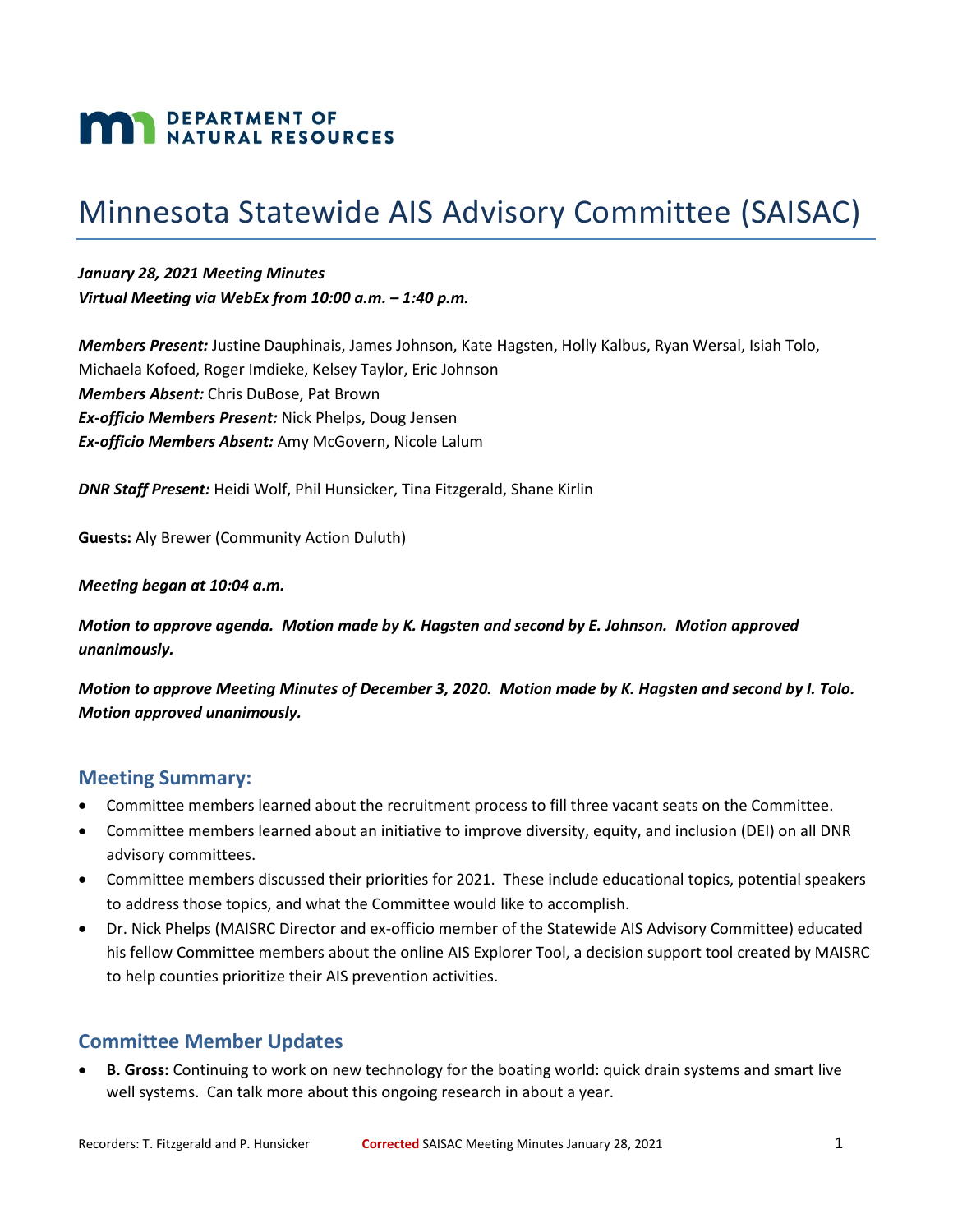- **E. Johnson:** Working with Meg Duhr of MAISRC on the design of spiny waterflea awareness towels. Working with Voyageurs National Park and Koochiching County to remove invasive cattails. Finding that natural seed banks under the invasives are still viable.
- **H. Kalbus:** Talking with the county board about outreach. Have been using CLIMB Theater for 5th graders. Expanding to elementary and high school classes with both virtual and live lessons. Looking at having CLIMB work with fishing leagues. Have done successful live sessions at the accesses. Creating radio ads. Increasing watercraft inspection presence in the county, and will be using MAISRC's AIS Explorer Tool in 2021. Plan on adding 6 additional lakes, which are also waterfowl hunting lakes, so this will give us an opportunity to educate waterfowl hunters at the accesses.
- **I. Tolo:** Published one paper and have submitted another for publication about two carp viruses. One of the bigger findings from research was that these viruses do not appear to infect native fishes.
- **J. Johnson:** Getting many questions from clients about the DNR's new system for control grants. **H. Wolf** says that an announcement is coming out in a couple of weeks. DNR leadership is currently reviewing the proposed new system for doling out control grant dollars. We may also be able to supplement the grant dollars with leftover money originally designated for zebra mussel control.
- **J. Dauphinais: Coon Creek** Watershed District also serves as ditch authority. Dealing with a complaint about new vegetation clogging a ditch. An emergent plant that looks like Flowering Rush. Shared samples with experts, but difficult to positively identify. Covers one mile of ditch. A rapid response fund is available if it is Flowering Rush. Waiting for carp to congregate for capture by contractor. **J. Johnson** asks if it is a ditch or a public water. It is not a mapped public water. The MPCA regulates discharge of pesticides into all waters, so if they need to treat the plants, they will need an MPCA permit. It is a "complicated regulatory landscape."
- **K. Hagsten:** Getting her office back up and running. Working with Donna Perleberg (DNR) on purple bladderwort found in Leech Lake. Did some starry stonewort surveys this past year, which is a precursor to an LCCMR grant request. Establishing starry stonewort boundaries in Cass Lake. The Leech Lake Natural Resources Advisory Committee is meeting this week. Intern from Bemidji State University is presenting on an aquatic plant management plan for the Division of Resource Management. Using One Watershed One Plan template. Asked if the intern could be a guest at the next Advisory Committee meeting in February. **T. Fitzgerald** and **P. Hunsicker** can help arrange it. Biocontrol education for youths. Challenges to creating videos for youth that can be incorporated in schools. Acquiring funding for two watercraft inspectors in 2021.
- **K. Taylor:** St. Louis River estuary nonnative *Phragmites* control. 90% contained. Some spots owned by railroad are difficult to gain access. DNR helped with access issues.
- **M. Kofoed:** Waiting for the ice to melt to return to fishing open water. Working on getting Aqua weed stick tools at the public access ramps to be more affordable and mobile.
- **R. Imdieke:** No updates.
- **R. Wersal:** Classes started last week. Some face-to-face, some virtual, some hybrid. Organizing research for 2021.
- **N. Phelps:** In early May, will be launching a campaign to prevent the spread of spiny waterflea and break the pathway. Promotional materials (towels) will be available through MAISRC. Finished report on surveillance and early detection. Sent to legislature. Could be a possible future presentation for this Committee. Want to talk with **J. Dauphinais** or **J. Johnson** about a letter of support from the Advisory Committee for MAISRC funding, which comes via LCCMR funding and a direct appropriation from the legislature. **J. Johnson** asks if the letter would be similar to the one that was written last time. Yes, last year LCCMR was not funded. **J. Johnson** will pull up the old letter and send it out to everyone on the Committee. **J. Dauphinais** will sign it. **N. Phelps** can help identify who should receive copies of the letter. This is not urgent. Have until March. **J. Dauphinais**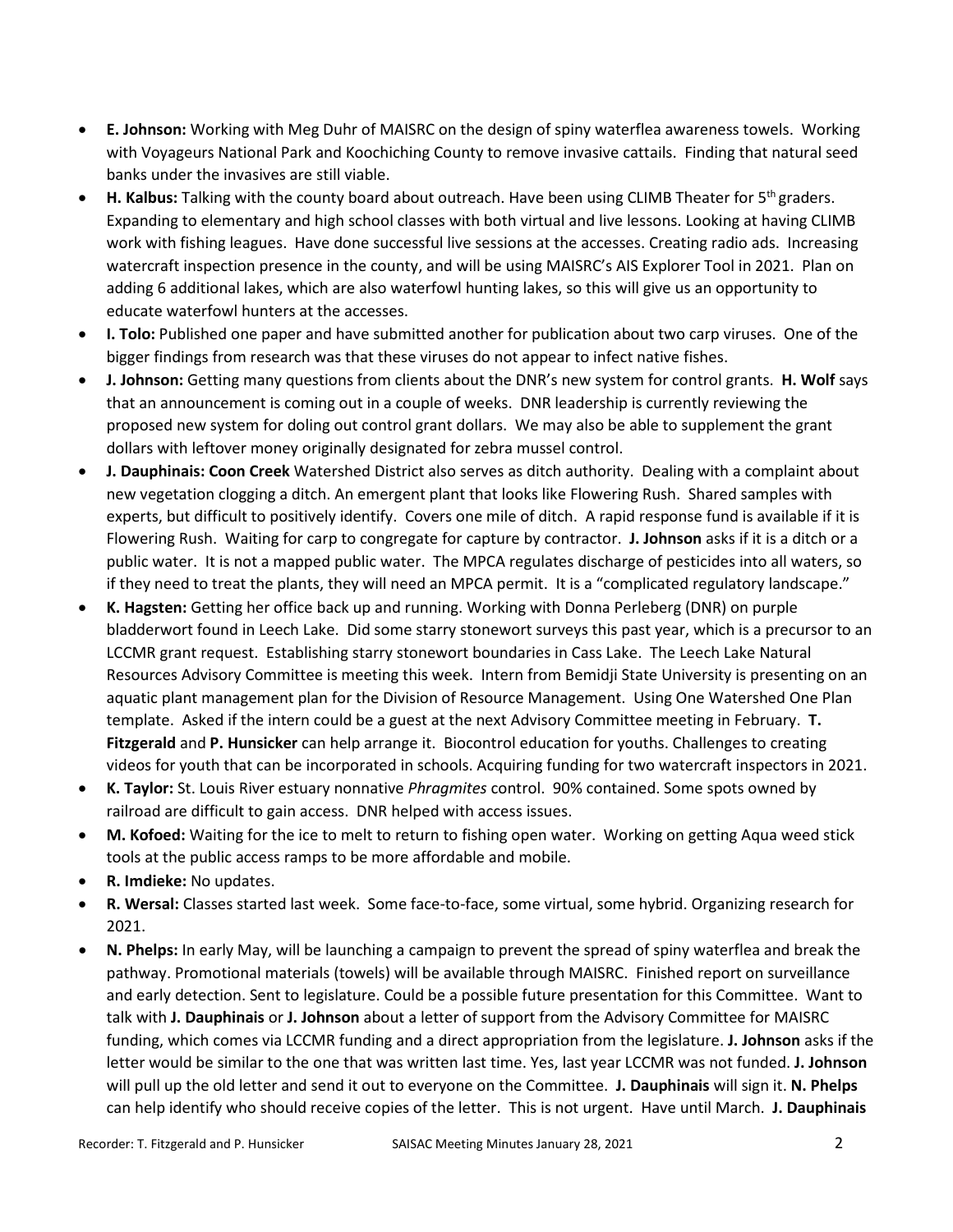says we can schedule time at next month's meeting (February 25) to discuss or use Basecamp for discussions prior to that meeting.

- **D. Jensen:** Securing funding for two interns. Received some assistance from St. Louis County. Developing a Sea Grant RFP for research on Chinese and banded mystery snails. Working on end-of-year reports. Gave a presentation to the Pine County COLA. Not a lot of AIS there. Presentation was on how local efforts coordinate with state and national efforts. Working with River Quest. 20,000 sixth-graders educated since 1993. Planning for this year – how to make it work virtually with some hands-on aspects. Virtual meetings on organisms in trade (OIT) with the Great Lakes Commission. Focusing on law enforcement jurisdiction. Received glowing reviews on virtual UMISC conference.
- **A. Brewer:** As a VISTA/Americorps hire, working on environmental and social justice with Community Action Duluth.

## **DNR Updates**

- **S. Kirlin:** No updates.
- **H. Wolf:** Governor's budget came out on Tuesday. Proposing to raise AIS surcharge from current \$10.60 on a boat registration to \$11.00 based on complaints from those handling payments from citizens. Rounded up to the nearest dollar amount would make their jobs easier and it would create another \$109,000 for AIS work by DNR. There will be a new budget forecast coming in February, which might change things. Can discuss at the February 25 meeting. **J. Johnson** asks about the Index of Biological Integrity (IBI). Is it just for fish or can it include plants? **H. Wolf** will ask. **T. Fitzgerald** adds that the Governor's budget also requests required permits for youth angling tournaments. AIS Prevention Aid (\$10 million) was also included in the Governor's budget.
- **H. Wolf** says the DNR's Invasive Species Annual Report is close to being completed and submitted to the legislature. HF228 is an attempt to modify the language about state management plans. Asking that they be updated every five years and include connections with climate change. Potential problem for this change is that federal review is required to update the plan, and that can take up to two years. **D. Jensen** adds that there are no federal requirements for revision of the plan. Things have changed since 2009 concerning AIS in the state, which is why the state recently updated the plan. Climate change language is included in the most recent update. **N. Phelps** asks about MISAC's role in the state plan. **H. Wolf** says that MISAC is the author and the DNR uses the plan to obtain federal funding, so we have skin in the game. **D. Jensen** says that in 1993, President Clinton asked states to create an AIS management plan. The first Minnesota plan was approved in 2009. **N. Phelps** asks what the Advisory Committee's role is in this process? **D. Jensen** says the plan is written at a high level. **K. Taylor** asks if the Advisory Committee can review the plan. **D. Jensen** says that is a good idea. The Committee should ask MISAC, and not the DNR, to review the plan and make recommendations on behalf of the Committee. MISAC welcomes comments. However, the deadline for internal comment is tomorrow. **K. Taylor** says MISAC has meetings in February. We should ask Chelsey Blanke (DNR) about commenting on the plan. **J. Dauphinais** asks **K. Taylor** and **D. Jensen** to make contact with MISAC for a future presentation on the state's management plan.
- **T. Fitzgerald:** There were 115 applications to fill three vacant spots on the Committee. There was also greater ethnic/cultural diversity in the applicants than last time, due to significant efforts by the DNR to recruit for diverse representation on advisory committees.
- **P. Hunsicker:** There is an initiative within the DNR to make all DNR advisory committees achieve better diversity, equity and inclusion (DEI) that more accurately reflects the changing population of Minnesota. He shared with the group a copy of the draft initiative and asked for comments from the Committee that we can take forward to our DNR colleagues.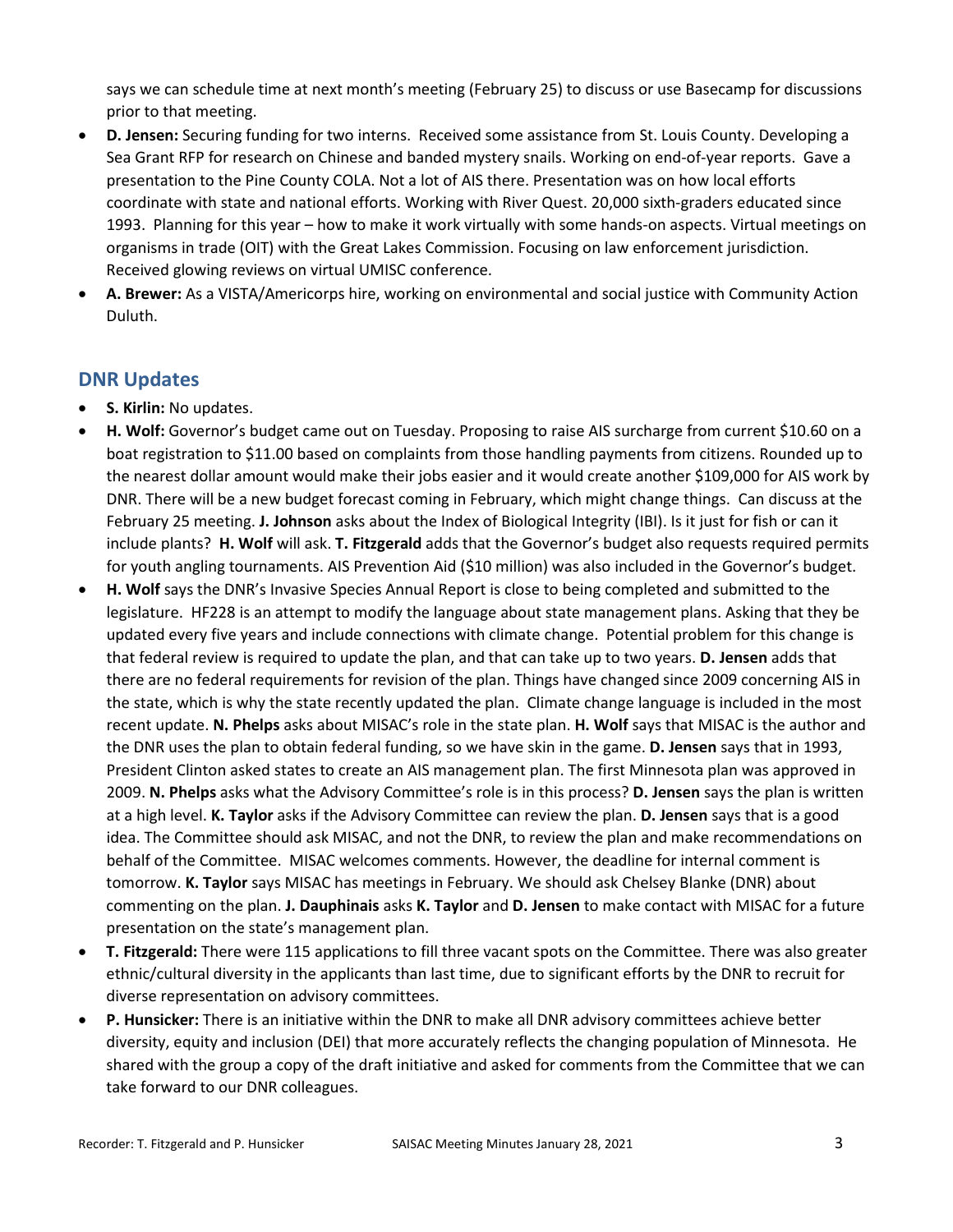- o **H. Kalbus:** Attended the recent DNR Roundtable and this (DEI) is an important topic. Lessons she learned are that we should use stories from those not white or male, and we should make it a point to reach out and talk to groups where more diversity is present.
- o **D. Jensen:** The draft document on DEI looks like a good start. It should be shared with Native Americans for their tribal perspectives.
- o **K. Taylor:** For starters, never refer to people as "invasive." And it works both ways. Native Americans should never refer to whites as "invasive."
- o **T. Fitzgerald:** Asks when the UMISC presentations on DEI topics will be made available to the public. **D. Jensen** says soon.
- $\circ$  The Committee was asked to make their comments on Basecamp over the next week or so. Those comments will be shared with DNR leadership involved in promoting DEI in all of DNR's advisory committees.

# **2021 Priorities**

- **J. Johnson** suggests pursuing options for citizens to make voluntary contributions to statewide AIS work through a voluntary donation, either through a tax check-off like the loon fund that supports the DNR's Nongame Program, or by making an extra contribution when registering your boat. Could get a DNR person to discuss potential impediments and what a process might look like. He shared the Committee's previous spreadsheet of priorities, which included the following:
	- o Communicating up the DNR chain of leadership through **H. Wolf.** That process seems to be working fine.
	- o Legislative updates from DNR or thorough Jeff Forester with Minnesota Lakes and Rivers Advocates
	- o Updates from **N. Phelps** on research. Can also get research updates from **R. Wersal**.
	- o Events, conferences, meetings, etc.
	- o Wendy Crowell (DNR) on invasive aquatic plant management (IAPM) and case studies to use as examples.
	- o Carp management.
	- o *Phragmites* management.
	- o Maximizing efficiency, for example, encouraging inspectors to rake up vegetation at public accesses
	- o Starry stonewort updates from **R. Wersal**, **N. Phelps**, and DNR staff.
	- $\circ$  Implementing a boat operator's permit with mandatory AIS training has not yet gained a foothold at the legislature. **J. Johnson** wonders if a simple financial incentive might work. For example, you can take a dollar or two off the cost of your license fee if you do a short AIS training.
	- o The risk of private boat accesses. The DNR has no jurisdiction over private accesses. Potential speakers could be from counties working closely with local resorts.
	- o Tournament anglers.
	- o Enforcement of AIS laws at the local level.
	- o Updates on Community-Based Social Marketing.
	- $\circ$  Case studies of successful AIS management. Could be a presentation by a DNR Specialist, contractor, surveyor, consultant, etc.
	- o Committee supports research at MAISRC.
	- o Addressing misconceptions and biases (between anglers and lakeshore property owners), which led to the open space meetings convened by the DNR.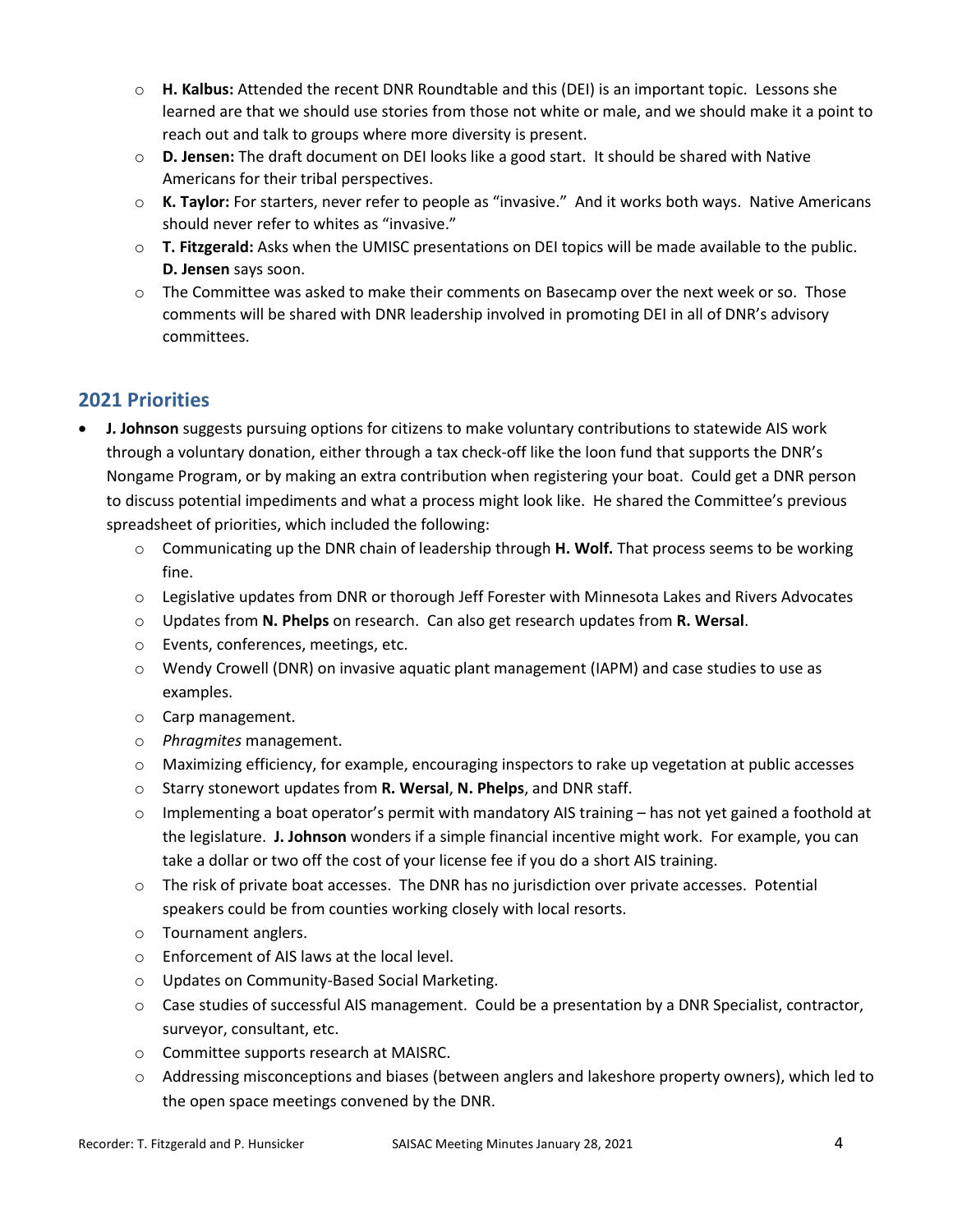- **J. Johnson** suggests spiny waterflea and fish pathogens as topics of discussion for 2021.
- **J. Dauphinais:** The start of a good list. How about a presentation on the legislative report by Amy Kinsley from MAISRC? How about how AIS are incorporated into the Indices of Biological Integrity (IBI) from the Governor's budget? How about AIS and the water quality connection? Would like to hear more on the statewide AIS plan and MISAC's role.
- **R. Wersal:** Flowering rush. MN is uniquely positioned for both the triploid and diploid types.
- **J. Johnson:** Make sure we have a formal discussion about the role of the Committee with new information what does it mean to DNR and to the Committee and what actions can be taken.
- **J. Dauphinais:** The DNR's approach to emerging species.
- **D. Jensen:** Organisms in Trade (OIT). He can give a BIOTIC symposiums summary to the Committee.
- **K. Hagsten:** Knowledge gap and public accesses. Paying attention to signage. Boaters are in a hurry. Information at public accesses should stay with people when they are in their boats. Enforcement on private accesses. Need more training for local law enforcement to diffuse tense situations.
	- o **D. Jensen:** BWCA group is looking at the effectiveness of signs. They are coming up with improved signage going into the Boundary Waters. He could give a presentation to the Committee.
	- o **T. Fitzgerald:** Our survey with anglers showed that they get their AIS information from signs.
	- o **D. Jensen:** A sign inventory was done in northeast MN. Improvements are still needed when it comes to consistency and effectiveness of message.
- **J. Johnson:** How about a tribal day for the Committee? We can hear tribal perspectives, their different approaches, the importance of wild ricing to their culture, etc.
- **M. Kofoed:** Chemical treatment and the angling community. Anglers generally don't like the loss of "fish habitat."
- **T. Fitzgerald:** University Extension has an AIS Management 101 course online. About eight hours long and there is a cost. We could have DNR APM staff talk with the Committee about aquatic plant management.
- **I. Tolo:** Fish pathogens. **J. Dauphinais** adds specifically keeping up with the research using pathogens as a control strategy and understanding the role of the SAISAC. **H. Wolf** says that it is similar to genetic biocontrol. Starts with EPA approval as a pesticide/control. The State does environmental review and cost/benefits analysis. It is a very long review process. **R. Wersal** says there is a precedent with pathogens in terrestrial weed control. Fungal pathogens in milfoils. There is confusion about who reviews pathogens – pesticides or biocontrol? **J. Johnson** wants to look at fish pathogens like VHS, and if control would affect accepted fishing behaviors.
- **T. Fitzgerald:** Mentions manufacturing of boats and equipment to prevent the movement of AIS. The Committee could have Adam Doll (DNR) or **B. Gross** as presenters.
- **J. Dauphinais:** The Committee should use this month to analyze individual priorities and come together to prioritize as a group. Remembered one of her first meetings on the Committee was doing an activity to rank our individual priorities. It was impactful. Can we use Mural to do that virtually? **T. Fitzgerald** says we no longer have access to Mural, but we could use some kind of survey or another method to gather individual priorities and then rank them as a group. **J. Johnson** suggests asking each person for their top three choices. **J. Dauphinais** suggests individuals choose their top three broad topics and their top three specific topics.
- **T. Fitzgerald** and **P. Hunsicker** will organize with **J. Dauphinais** and **H. Kalbus** to move forward with this discussion. The list was posted on Basecamp. Committee members can add new ideas to the list over the next week or so.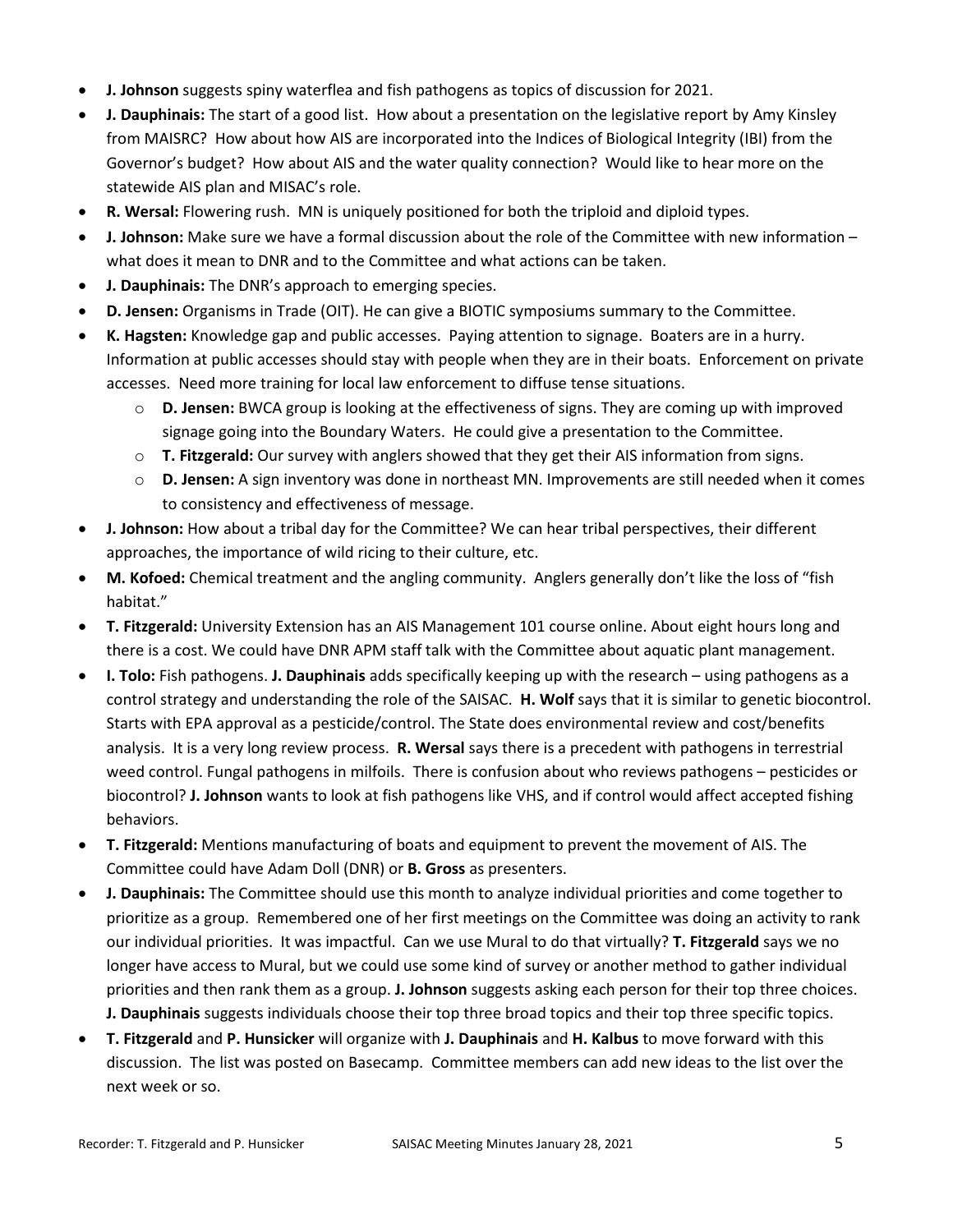# **AIS Explorer – A Decision Support Tool to Prioritize AIS Prevention Activities**

**Presentation by Dr. Nick Phelps, Director of the Minnesota AIS Research Center (MAISRC) at the University of Minnesota**

- **Background:** There are predictable patterns of where invasive species are located lakes are not equally likely to be infested with AIS. Goal of the project was to quantify risk. There is a lot of lakes, boats, water movement, etc. in Minnesota. The research team was made up of epidemiologists, modelers, programmers, and DNR inspection data.
- **Objective:** Develop an eco-epidemiological model to inform risk-based management activities that will prevent the spread of AIS.
- **Data sources:** The Minnesota DNR infested waters list (now updated weekly into the model); water connectivity (no existing database on how waters are connected – had to put it together and verification/ground truthing; directional and distance of connection); boater movement (MN DNR's watercraft inspection data from 2014-2017). As with all models, there are assumptions and limitations. By explaining the data, hopes to build confidence of how it was built, so then managers have confidence in using it.
	- o **Inspection data:** A very robust dataset. Inspectors ask boaters "where were you" and "where are you going" – this data shows the connection between lakes through boater movement. Challenges: lake-county pairs are independent choices (mismatches needed to be corrected); missing data; accuracy (recall bias, planned activity, potentially false information); and excluded out of state boats. Additionally they needed to fill in gaps of lakes that were not included in the inspection data. Steps in building the model included (1) predicted incoming boater traffic for each lake; (2) predicted connection between lakes; (3) predicated number of boats moving between lakes. This led to highly accurate estimated network: 97.4% true predictive power. The model focuses on "at risk" boats – those moving from infested to uninfested.
- **Creating two models to inform decisions.**
	- o Introduction risk for surveillance (where to prioritize early detection searches). This used a Bayesian modeling approach – learns from past data to predict future scenarios. They did 10,000 simulations with a prediction period of 8 years. The model continues to get better (weekly updates). The model predicted the number of lakes to be infested well. There is much more uncertainty with starry stonewort compared to zebra mussels, much less "past" data on starry stonewort. The same people that built this model are the same people building the COVID models. Starry stonewort spread is similar to the initial COVID models. Now more data = less uncertainty.
	- $\circ$  Prioritization for watercraft inspections (where to station inspectors to intercept the most risky boats). The model was built primarily for county programs – decision optimization models. Select lakes for inspection stations to maximize the number of risky boats that are inspected. Researchers heard the request from managers a lot to make the models usable. Therefore the AIS Explorer Tool was created.
- **AIS Explorer Tool:** Hosts both models (surveillance and inspection). There are a variety of things to toggle (county, risk score, species. etc.) and users can download data. The inspection model operates at the county level and users can choose a threshold (percent of risky boats to inspect), species (zebra mussels, starry stonewort, Eurasian watermilfoil, spiny waterflea). The output shows a rank of lakes and shows percent of risky boats covered.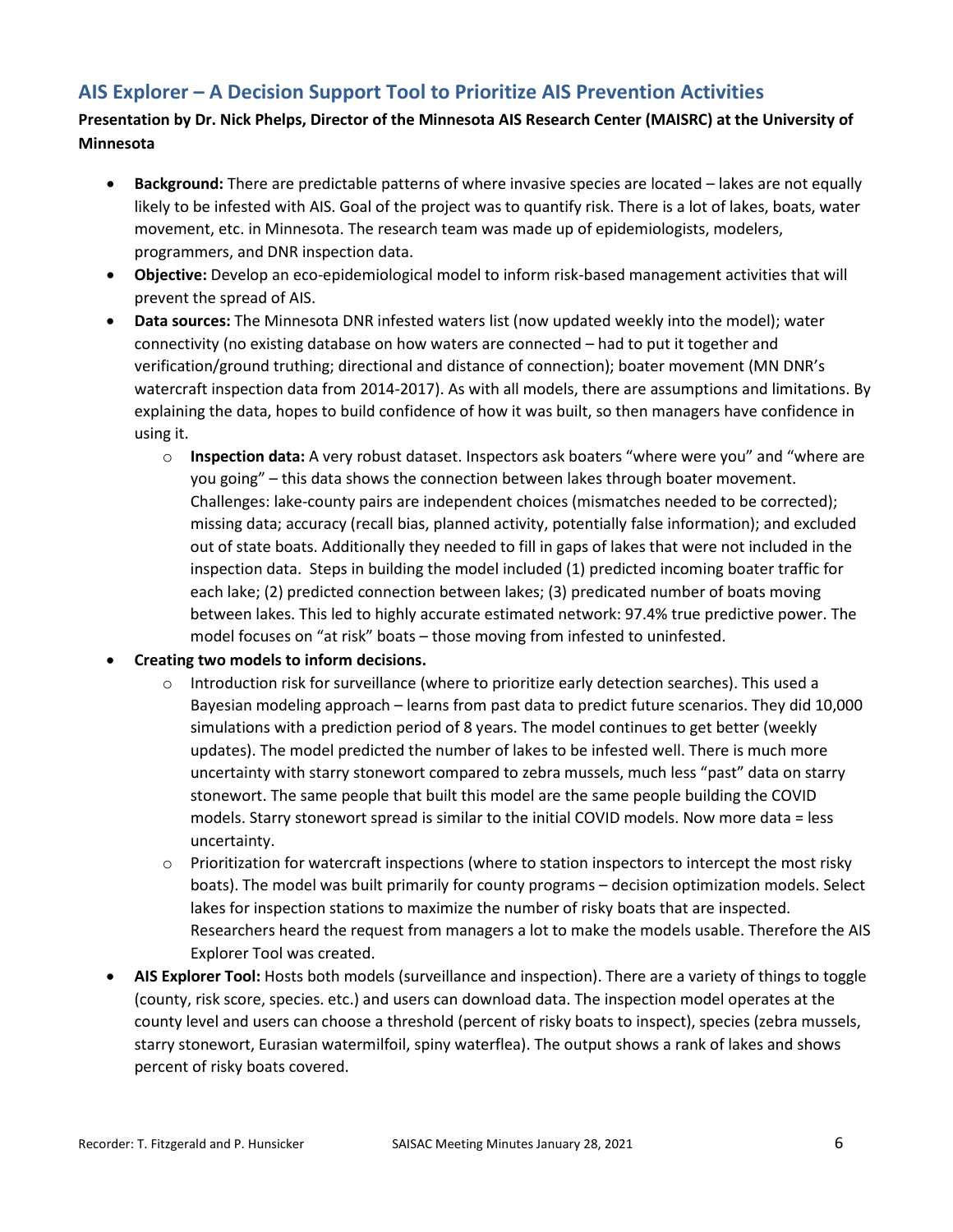- **Outreach on the AIS Explorer Tool:** Hosted four webinars since November 2020. Held online workshops for local managers. Met with DNR AIS staff and regional DNR watercraft inspection supervisors. Shared with other states and countries. Now sharing with this Committee.
- **Future directions:** This is a decision support tool, not decision replacement tool it helps inform the process. Would like to add complexity with existing data. Would like to create multi-state networks. Would like to create multi-county cooperation option for watercraft inspections (e.g. sharing coverage actually protects more for both). Could incorporate prevention activities to reduce risk (e.g. quarantine, decontamination, etc.). Could incorporate environmental suitability. Could consider risk-based allocation of local/state funds.

### **Discussion**

- **I. Tolo** asks, does the environmental suitability data include climate change? N. Phelps: Have it for starry stonewort, not zebra mussels yet. Also working on Eurasian watermilfoil.
- **J. Johnson** says since the inspection model is based on risk, is there thoughts of counties putting signage at high at-risk lakes? **N. Phelps** says he hasn't heard about using it for education outreach yet, but it could be. **D. Jensen** asks, how to incorporate public outreach? Some counties have been very active for many years. **N. Phelps** suggests they use the watercraft inspection tool, those locations could be education priority too. **N. Phelps** mentions a proposed LCCMR "stop starry" project to put CD3 at high-infested lakes – they used this model to determine locations depending on how many units they can purchase. Outreach efforts are broader than just at-risk boats. Could consider with activity of all boats, not just high-risk boats.
- **D. Jensen** is curious about type of boat. **N. Phelps** says we have that data from inspection surveys challenge for modeling is for different boat types, you have to assign different types of risk. Don't have that data, it's still an outstanding question. **D. Jensen** suggests to use Adam Doll's data. **N. Phelps** says that didn't account for plants.
- **D. Jensen** asks if they are adding any species. **N. Phelps** says yes and they will focus on boat-spread AIS and what is tracked by the DNR's infested waters list.
- **E. Johnson** asks, what about large lakes with multiple access points? **N. Phelps** says if a lake has multiple access points, that data is aggregated. An inspection "station" is the entire lake. Have to rely on the local managers to determine where on the lake inspections should occur. We don't have that data by access, just by lake.
- **P. Hunsicker** says at a recent Crow Wing County meeting, they are using it for inspection. They really like it because it gives them scientific justification to explain to lake associations that ask why inspectors aren't at their lake. They also use local knowledge about high-use accesses, so will be inspecting there as well. **N. Phelps** says that's great! Forgot to mention, the managers can pull out lakes if it is covered by someone else. **N. Phelps** says has published a lot about this, but it didn't get traction until it was put in this usable format. Hearing great things now.
- **H. Kalbus** says she will be using this tool. It could be helpful for grant planning and one watershed, one plan activities too. **N. Phelps** mentions the caveat that the models only address a limited in number of species at the moment.
- **J. Dauphinais** plans to use it similarly. She writes lake management plans, so this is helpful for those as well. Data is helpful to show and support implementation planning (e.g. rapid response fund). She also see its use for one watershed, one plan too.
- **J. Dauphinais** asks, how can this committee help? **N. Phelps** says continue to be supportive of MAISRC work, but no immediate ask. Take a look and let us know what you think. For instance some have already provided helpful feedback such as **J. Johnson** suggested not using red/green due to colorblindness and **K.**